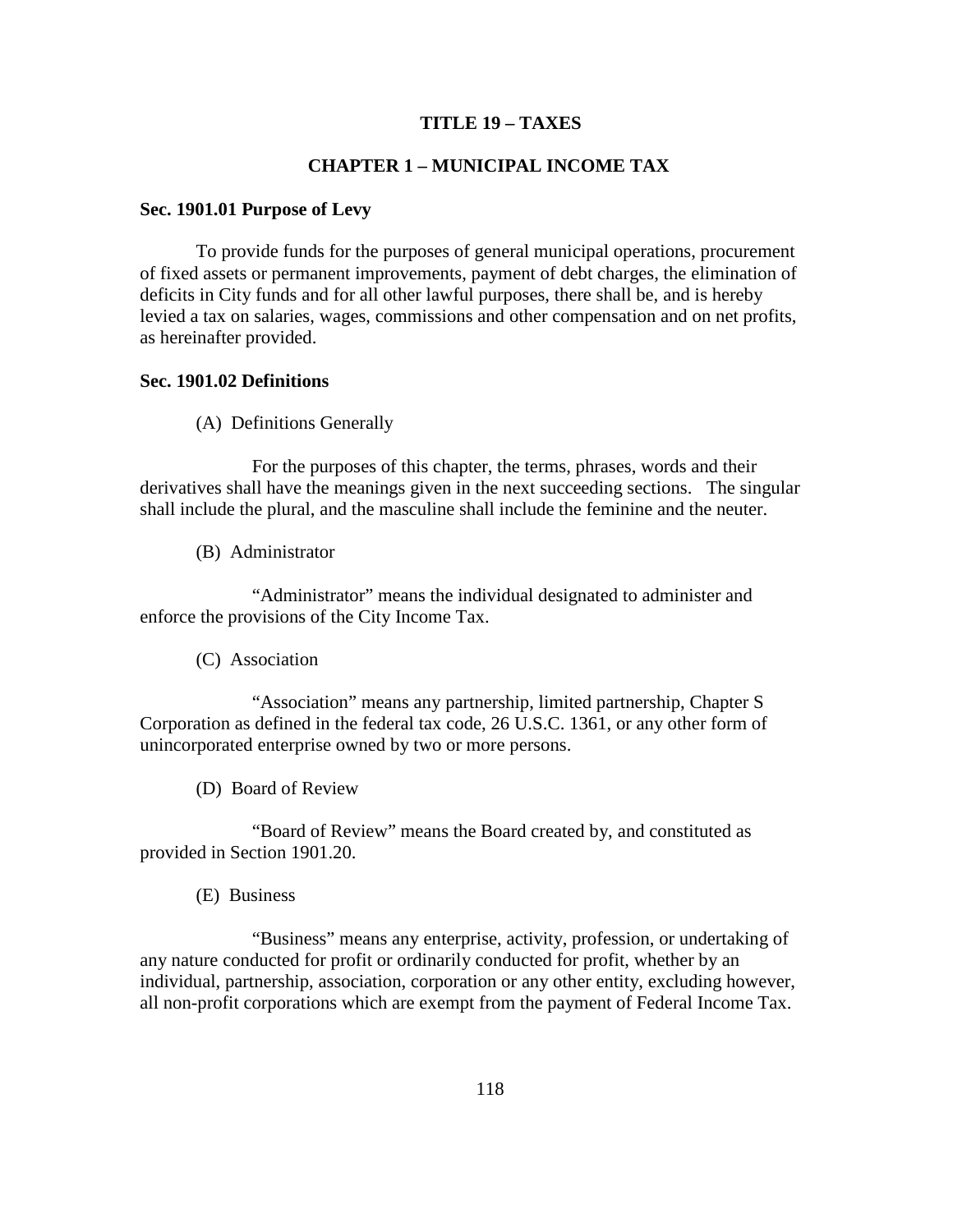## (F) Corporation

 "Corporation" means a corporation or joint stock association organized under the laws of the United States, the State or any other state, territory, or foreign country or dependency, but not a Chapter S Corporation.

## (G) Employee

 "Employee" means one who works for wages, salary, commission or other types of compensation in the service of an employer.

(H) Employer

 "Employer" means an individual, partnership, association, corporation, governmental body, unit or agency, or any other entity, whether or not organized for profit, who or that employs one or more persons on a salary, wage commission or other basis of compensation.

#### (I) Fiscal Year

 "Fiscal Year" means an accounting period of 12 months or less ending on any day other than December 31.

(J) Gross Receipts

 "Gross Receipts" means the total income from any source whatever and also including winnings from lotteries and other games of chance.

(K) Joint Economic Development District

 "Joint Economic Development District" means a JEDD created under the Ohio Revised Code 715.70, 715.71, and 715.72 as amended from time to time.

(L) Net Profits

 "Net Profits" means a net gain from the operation of a business, profession, enterprise or other activity after provisions for all ordinary and necessary expenses either paid or accrued in accordance with the accounting system used by the taxpayer for Federal Income Tax purposes, but subject to adjustment in accordance with the regulations and rules adopted by the Administrator and without deductions of taxes imposed by this chapter, Federal, State and other taxes based on income, and in the case of an association, without deduction of salaries paid to partners and other owners.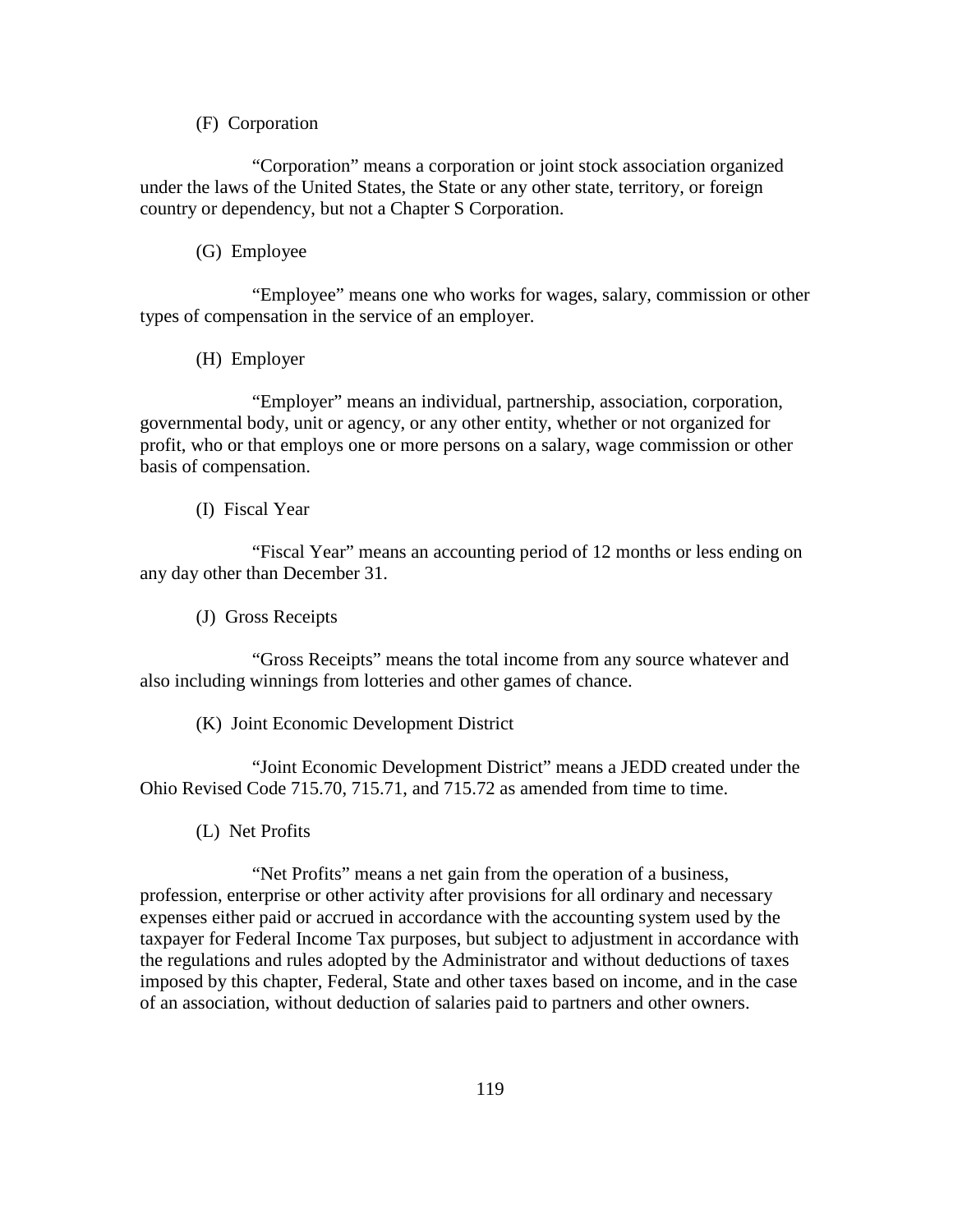# (M) Nonresident

"Nonresident" means an individual domiciled outside the City of Dunkirk.

# (N) Nonresident Unincorporated Business Entity

 "Nonresident Unincorporated Business Entity" means an unincorporated business entity not having an office or place of business within the City.

(O) Person

 "Person" means every natural person, partnership, fiduciary, association or corporation. Whenever used in any clause prescribing and imposing a penalty, person as applied to any unincorporated entity, means the partners or members thereof , and as applied to corporations, the officers thereof.

# (P) Place of Business

 "Place of Business" means any bona fide office, other than a mere statutory office, factory, warehouse or other space which is occupied and used by the taxpayer in carrying on any business activity individually or through one or more of his regular employees regularly in attendance.

(Q) Resident

"Resident" means an individual domiciled in the village.

(R) Resident Unincorporated Business Entity

 "Resident Unincorporated Business Entity" means an unincorporated business entity having an office or place of business within the Village.

(S) Taxable Income

 "Taxable Income" means wages, salaries and other compensation paid by an employer before any deductions and or the net profits from the operation of a business, profession or other enterprise or activity adjusted in accordance with the provisions of this chapter.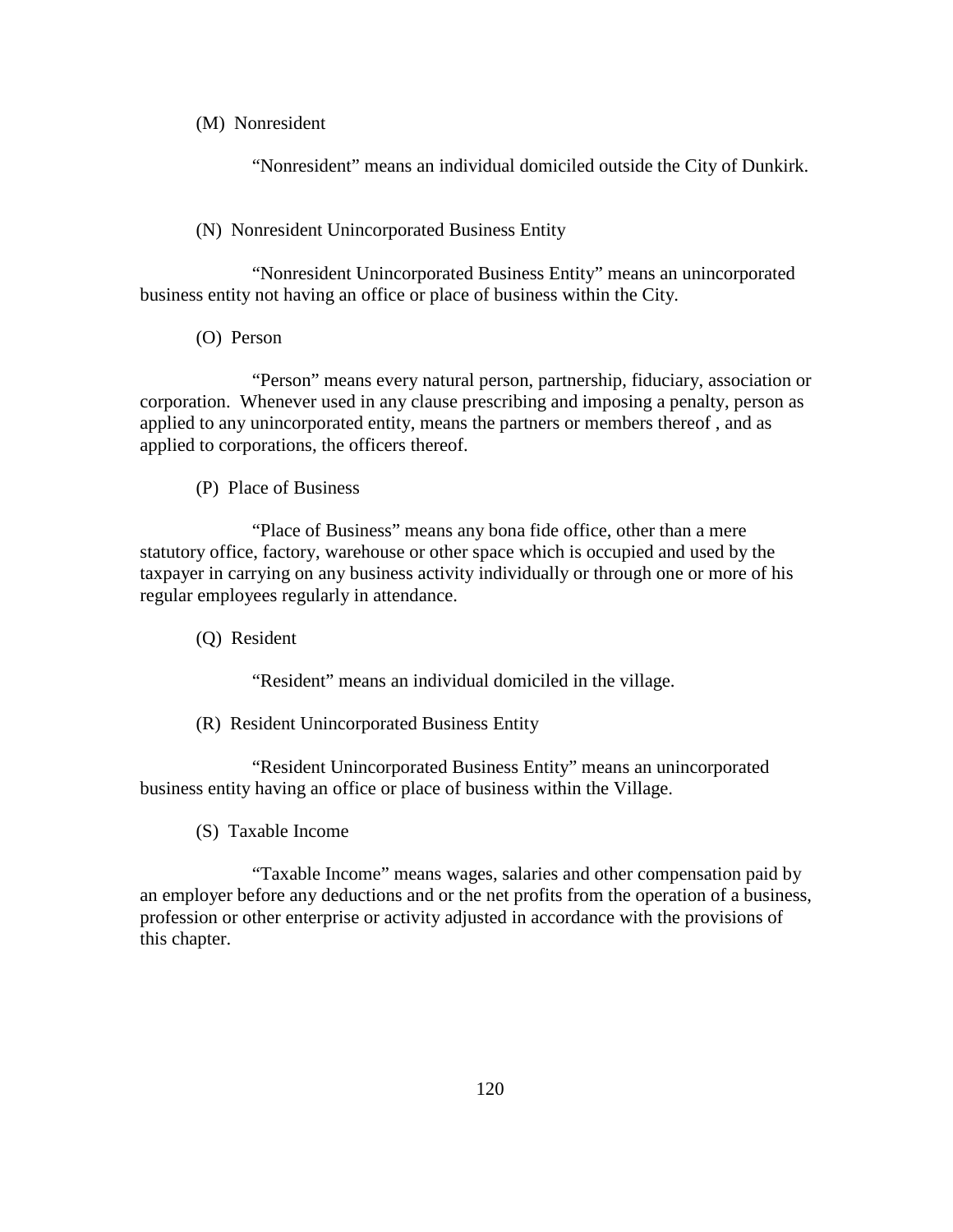## (T) Taxable Year

 "Taxable Year" means the calendar year, or the fiscal year upon the basis of which the net profits are to be computed under this chapter, and in the case of a return for a fractional part of a year, the period for which such return is required to be made.

#### (U) Taxpayer

 "Taxpayer" means a person, whether an individual, partnership, association or any corporation or other entity, required to hereunder to file a return or pay a tax.

# **Sec. 1901.03 Imposition of Income Tax**

 For the purposes specified in Section 1901.01 on and after January 1, 1996, an annual tax of 1% per annum shall be imposed upon the hereinafter specified income. Such income tax shall be imposed upon the following income:

(A) All salaries, wages, commissions and other compensation and other income earned on and after January 1, 1996, by residents of the Village;

(B) All salaries, wages, commissions and other compensation and other income earned on and after January 1, 1996, by nonresidents of the Village for work done or other services performed or rendered within the Village;

(C) (1) The portion attributable to the Village on the net profits earned on and after January 1, 1996, of all resident unincorporated business entities or professions or other activities, derived from sales made, work done or other services performed or rendered and business or other activities conducted in the Village;

 (2) The portion of the distributive share of the net profits earned on or after January 1, 1996, of all nonresident unincorporated business entities, professions or other activities, derived from sales made, work done, services performed or rendered and business and other activities conducted in the Village, whether or not such unincorporated business entity has an officer or place of business in the Village;

(D) (1) On the portion attributable to the village of the net profits earned on or after January 1, 1996, of all nonresident unincorporated business entities, professions or other activities, derived from sales made, work done, services performed or rendered and business and other activities conducted in the Village, whether or not such unincorporated business entity has an office or place of business in the Village;

 (2) On the portion of the distributive share of the net profits earned on or before January 1, 1996, of a resident partner or owner of a nonresident unincorporated business entity not attributable to the Village and not levied against such unincorporated business entity;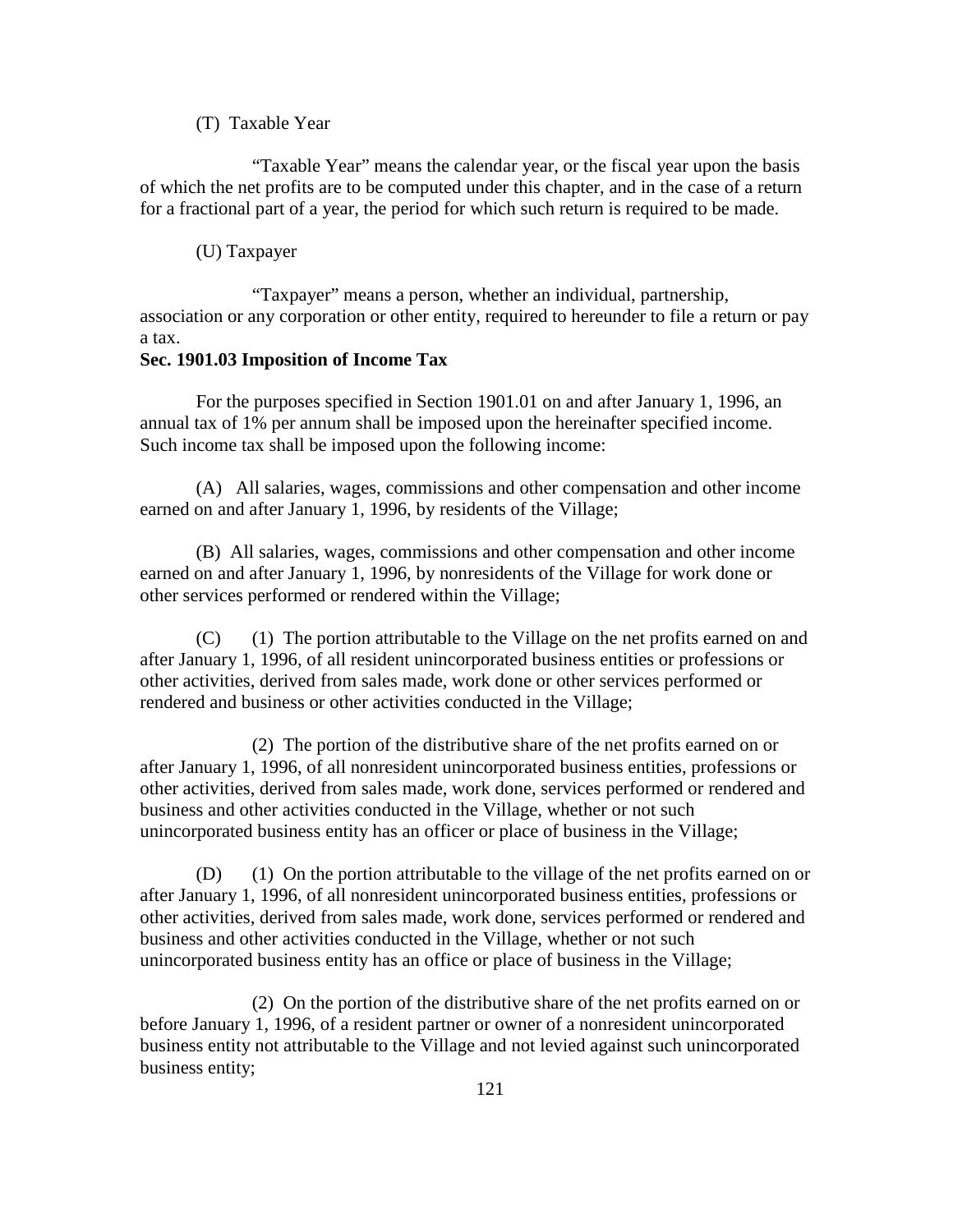(E) On the portion attributable to the Village of the net profits earned on and after January 1, 1996, of all corporations derived from sales made, work done, services performed or rendered and business or other activities conducted in the Village, whether or not such corporations have an office or place of business in the Village.

## **Sec. 1901.05 Effective Date**

 The tax shall be levied, collected and paid with respect to the salaries, wages, commissions and other compensation, and with respect to the net profits of business, professions or other activities earned on or after January 1, 1996.

# **Sec. 1901.06 Determination of Tax Allocation**

## (A) Method of Determination

 (1) In the taxation of income which is subject to Village income taxes, if the books and records of a taxpayer conducting a business or profession both within and without the boundaries of the Village disclose with reasonable accuracy what portion of its net profit is attributable to that part of business or profession conducted within the boundaries of the Village, then only such portion shall be considered as having a taxable status in the Village for the purposes of Municipal income taxation. The portion of the entire net profits of a taxpayer to be allocated as having been derived from within the Village, in the absence of actual records thereof, shall be determined as follows:

 (a) Multiply the entire net profits by a business allocation percentage to be determined by a three-factor formula of property, payroll and sales, each of which shall be given equal weight as follows:

 (b) The average net book value of the real and tangible personal property owned or used by the taxpayer in the business or profession in the Village during the taxable period to the average net book value of all the real and tangible personal property owned or used by the taxpayer in the business or profession during the same period, wherever situated.

(c) As used in this subsection  $(1)(b)$ , real property means property rented or leased by the taxpayer. The value of such property shall be determined by multiplying the annual rental thereof by eight.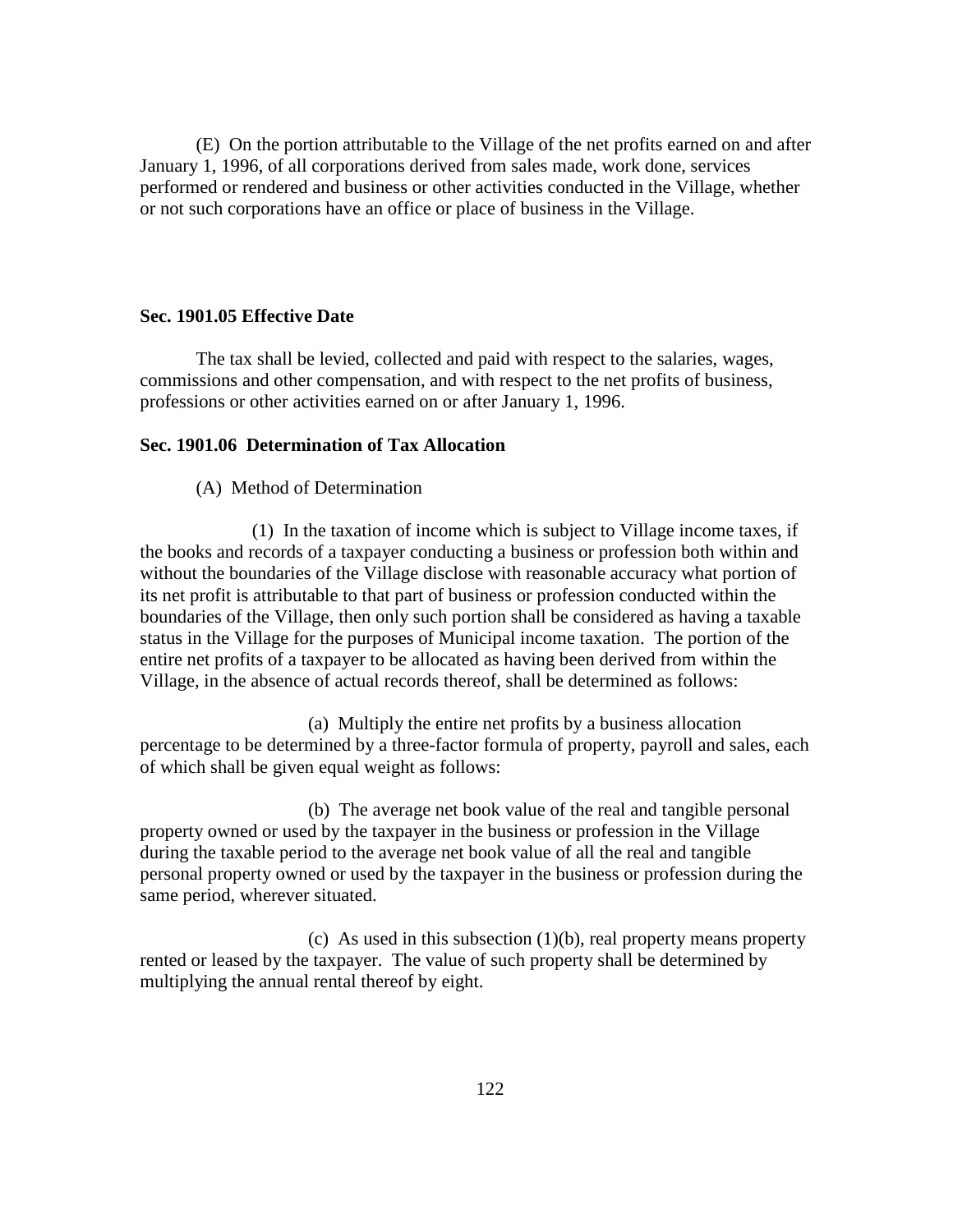(d) Wages, salaries and other compensation paid during the taxable period to persons employed in the business or profession for services performed in the Village to wages, salaries, and other compensation paid during the same period to persons employed in the business or profession, wherever their services are performed.

 (e) Gross receipts of the business or profession from sales made and services performed during the taxable period in the Village to gross receipts of the business or profession during the same period from sales and services, wherever made or performed.

 (2) In the event that foregoing allocation formula does not produce an equitable result, another basis may, under uniform regulations, be substituted so as to produce such result.

#### **Sec. 1901.07 Sales Made in the Village**

As used in section 1901.06, sales made in the Village means:

(A) All sales of tangible personal property which is delivered within the Village regardless of where title passes if shipped or delivered from a stock of goods within the Village;

(B) All sales of tangible personal property which is delivered within the Village regardless of where title passes even though transported from a point outside the Village, if the taxpayer is regularly engaged through its own employees in the solicitation or promotion of sales within the Village, and the sales result from such solicitation or promotion;

 (C) All sales of tangible personal property which is shipped from a place within the Village to purchasers outside of the Village regardless of where title passes if the taxpayer is not, through its own employees, regularly engaged in the solicitation or promotion of sales at the place where delivery is made.

#### **Sec. 1901.08 Total Allocation**

 (A) Add together the percentages determined in accordance with section 1901.06, or such of the aforesaid percentages as are applicable to the particular taxpayer and divide the total so obtained by the number of percentages used in deriving the total in order to obtain the business allocation percentage referred to in section 1901.06.

 (B) A factor is applicable even though it may be allocable entirely in or outside the Village.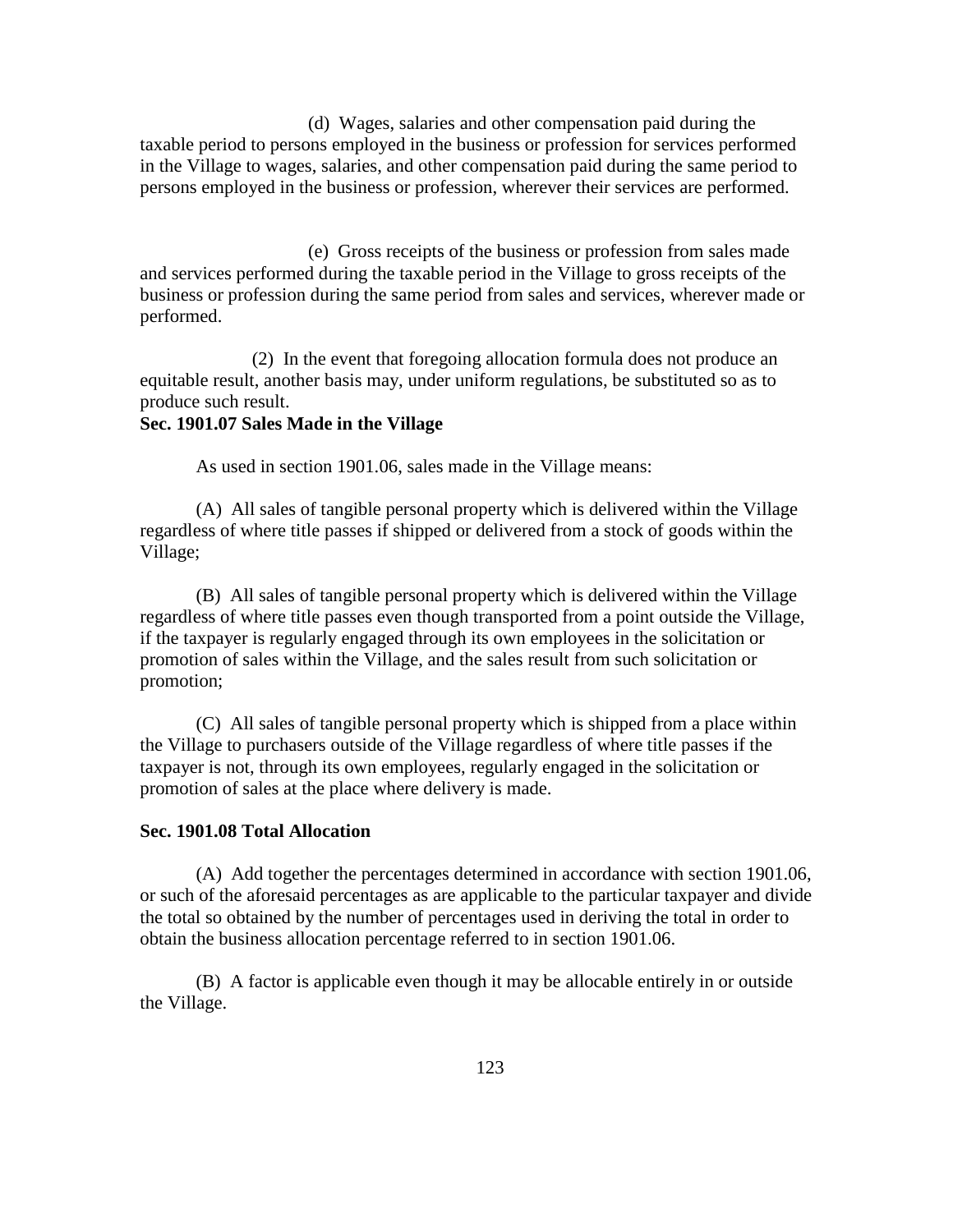#### **Sec. 1901.09 Rentals**

 (A) Rental income received by a taxpayer shall be included in the computation of net profits from business activities under section 1901.03, only if and to the extent that the rental, ownership, management or operations of the real estate from which such rentals are derived, whether so rented, managed or operated by a taxpayer individually or through agents or other representatives, constitutes a business activity of the taxpayer in whole or in part.

 (B) Where the gross monthly rental of any and all real properties, regardless of number and value, aggregates in excess of \$125.00 per month, it shall be prime-facie evidence that the rental, ownership, management or operation of such properties, is a business activity of such taxpayer, and the net income of such rental property shall be subject to tax. However, in the case of commercial property, the owner shall be considered engaged in a business activity when the rental is based on a fixed or fluctuating percentage of gross or net sales, receipts or profits, of the lessee, whether or

not such rental exceeds \$125.00 per month; provided further that in the case of arm property, the owner shall be considered engaged in a business activity when he or she shares in crops or when the rental is based on a percentage of the gross or net receipts derived from the farm, whether or not the gross income exceeds \$125.00 per month. It is provided further that the person who operates a licensed rooming house shall be considered in business whether or not the gross income exceeds \$125.00 per month.

## **Sec. 1901.10 Operating Loss; Carry Forward**

 (A) The portion of a net operating loss sustained in any taxable year subsequent to January 1, 1996, allocable to the Village may be applied against the portion of the profit of succeeding tax years allocable to the Village until exhausted, but in no event for more than five taxable years immediately following the year in which the loss occurred. No portion of a net operating loss shall be carried back against net profits of any prior year.

 (B) The portion of net operating loss sustained shall be allocated to the Village in the same manner as provided herein for allocation net profits to the Village.

(C) The Administrator shall provide by rules and regulations the manner in which such net operating loss carry forward shall be determined.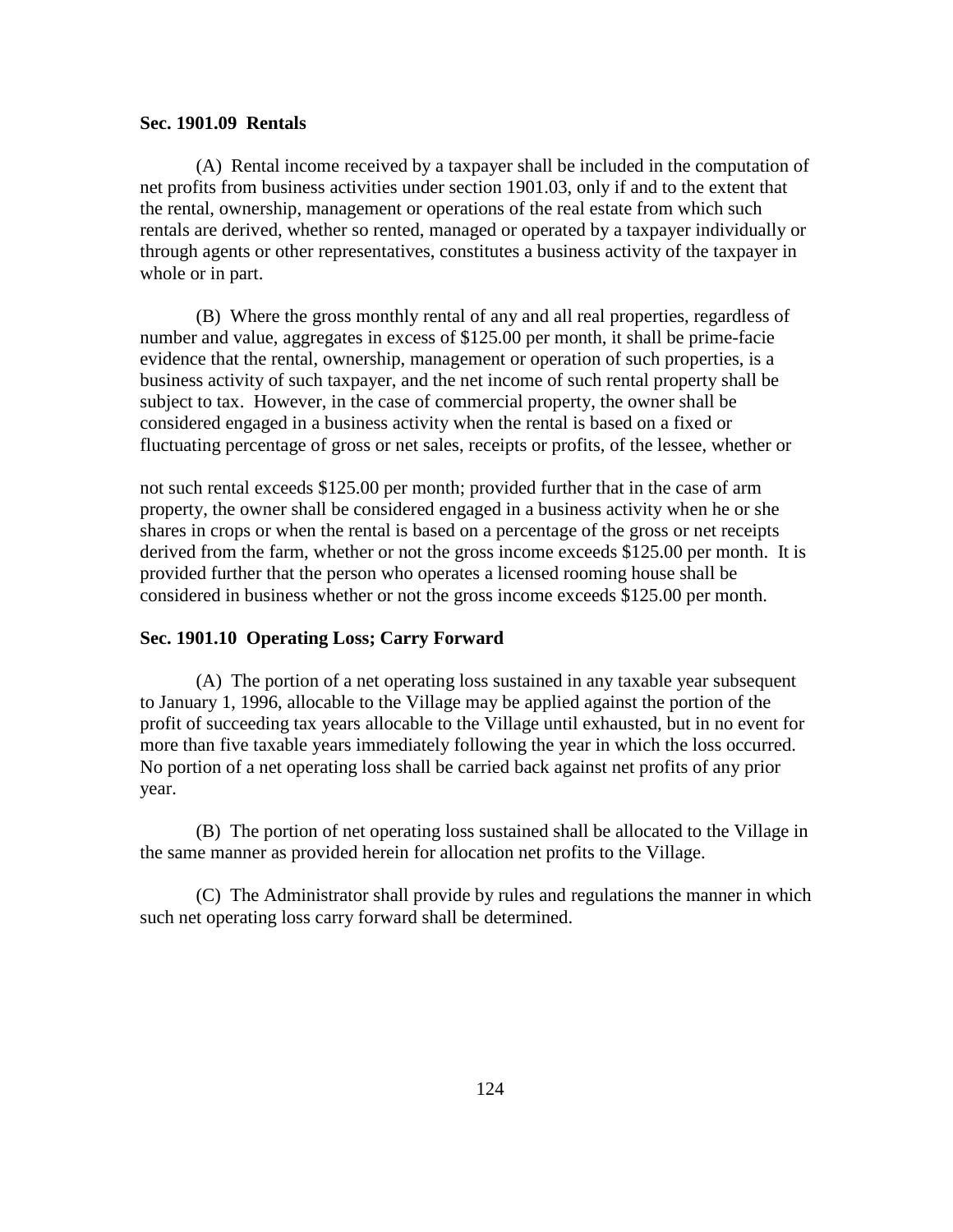# **Sec. 1901.11 Exemptions**

(A) Sources of Income Not Taxed

The tax provided for in this chapter shall not be levied on the following:

 (1) Pay or allowance of active members of the armed forces of the United States or income of religious, fraternal, charitable, scientific, literary or educational institutions to the extent that such income is derived from tax exempt real estate, tax exempt tangible or intangible property or tax exempt activities;

 (2) Poor relief, unemployment insurance benefits, old age pensions or similar payments including disability benefits received from local, State or Federal governments or charitable, religious or education organizations;

 (3) Proceeds of insurance paid by reason of the death of the insured, pensions, disability benefits, annuities, or gratuities not in the nature of compensation for services rendered from whatever source derived;

 (4) Receipts from seasonal or casual entertainment, amusement, sports events and health and welfare activities when any such are conducted by bona fide charitable, religious or educational organizations and associations;

- (5) Alimony received;
- (6) Personal earnings of any natural person under 18 years of age;

 (7) Compensation for personal injuries or for damages to property by way of insurance of otherwise;

 (8) Interest, dividends and other revenue from intangible property subject to the Ohio Intangible Property Tax or specifically exempted therefrom;

 (9) Gains from involuntary conversion, cancellation of indebtedness, interest of Federal obligations, items of income already taxed by the State which the Village is specifically prohibited from taxing, and income of a decedents estate during the period of administration, except such income from the operation of a business;

 (10) Salaries, wages, commissions and other compensation and net profits, the taxation of which is prohibited by the United States Constitution or any act of Congress limiting the power of the states or their political subdivisions to impose net income taxes on income derived from interstate commerce;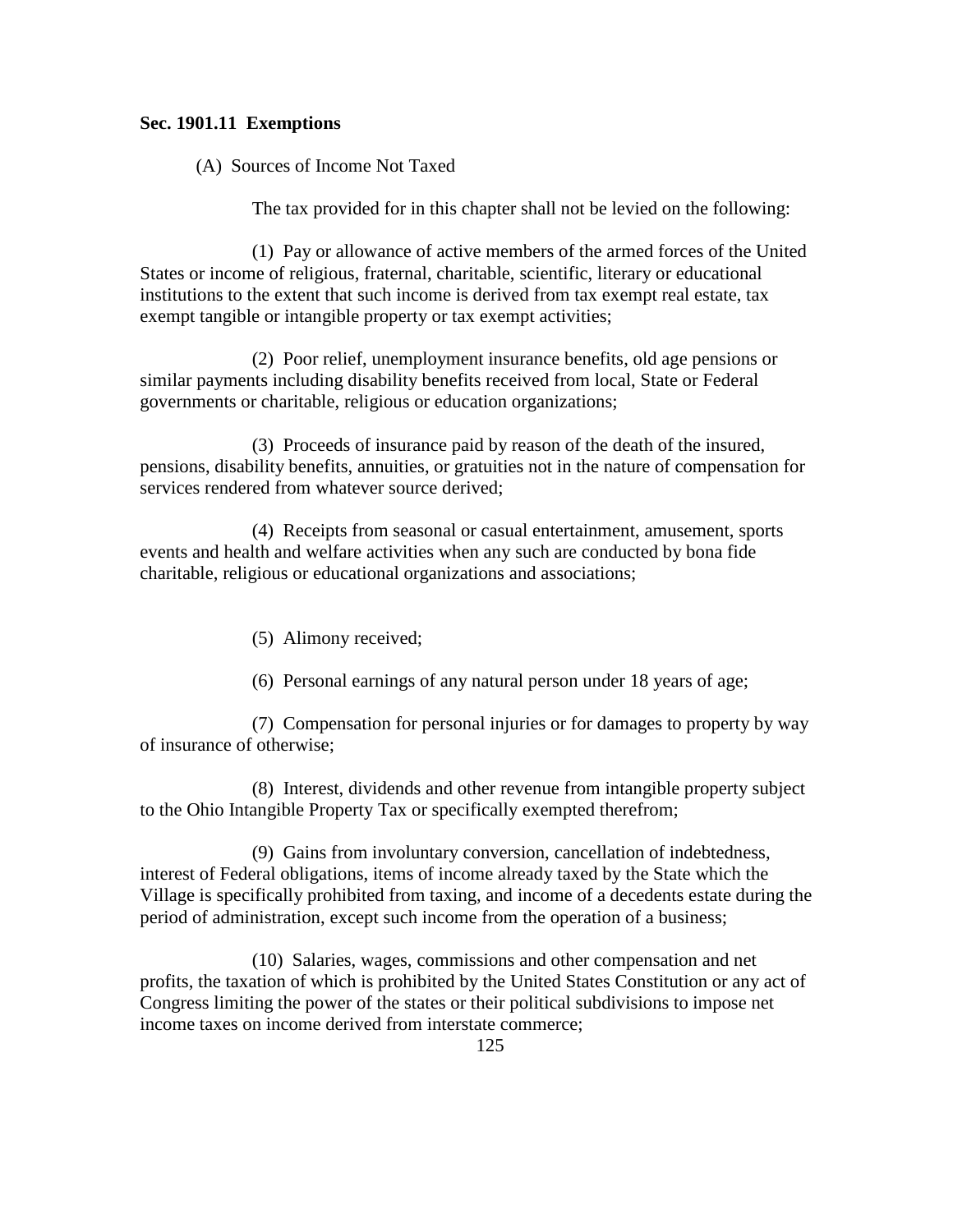(11) Salaries, wages, commissions and other compensation and net profits, the taxation of which is prohibited by the Constitution of the State or any act of the Ohio General Assembly limiting the power of the Village to impose net income tax.

## **Sec. 1901.12 Returns**

## (A) Date for Filing Returns

 Each taxpayer, except as herein provided, shall, whether or not a tax is due thereon, make and file a return on or before April 30 of the year following January 1, 1996, and on or before April 30 of each year thereafter. When the return is made for a fiscal year or other period different from the calendar year, the return shall be filed within four months from the end of such fiscal year or period. The Administrator is hereby authorized to provide by regulation that the return of an employer, showing the amount of tax deducted by the employer from the salaries, wages, commissions or other compensation of an employee, and paid by him or her to the Administrator shall be accepted as the return required of any employee whose sole income, subject to tax under this chapter, is such salary, wages, commissions, or other compensation.

(B) Form and Content of Return

 The return shall be filed with the Administrator on a form furnished by or obtainable upon request from such Administrator, setting forth:

 (1) The aggregate amounts of salaries, wages, commissions and other compensation earned and gross income from business, profession or other activity, less allowable expenses incurred in the acquisition of such gross income earned during the preceding year and subject to the tax.

 (2) The amount of the tax imposed by this chapter on such earnings and profits; and

 (3) Such other pertinent statements, information, returns or other information as the Administrator may require.

(C) Extension of Time for Filing Returns

 The Administrator may extend the time for filing of the annual return upon the request of the taxpayer for a period not to exceed 6 months, or one month beyond any extension requested of or granted by the Internal Revenue Service for the filing of the Federal Income Tax return. The Administrator may require a tentative return, accompanied by payment of the amount of tax shown to be due thereon by the date the return is normally due. No penalty shall be assessed in those cases in which the return is filed and the final tax paid within the period as extended.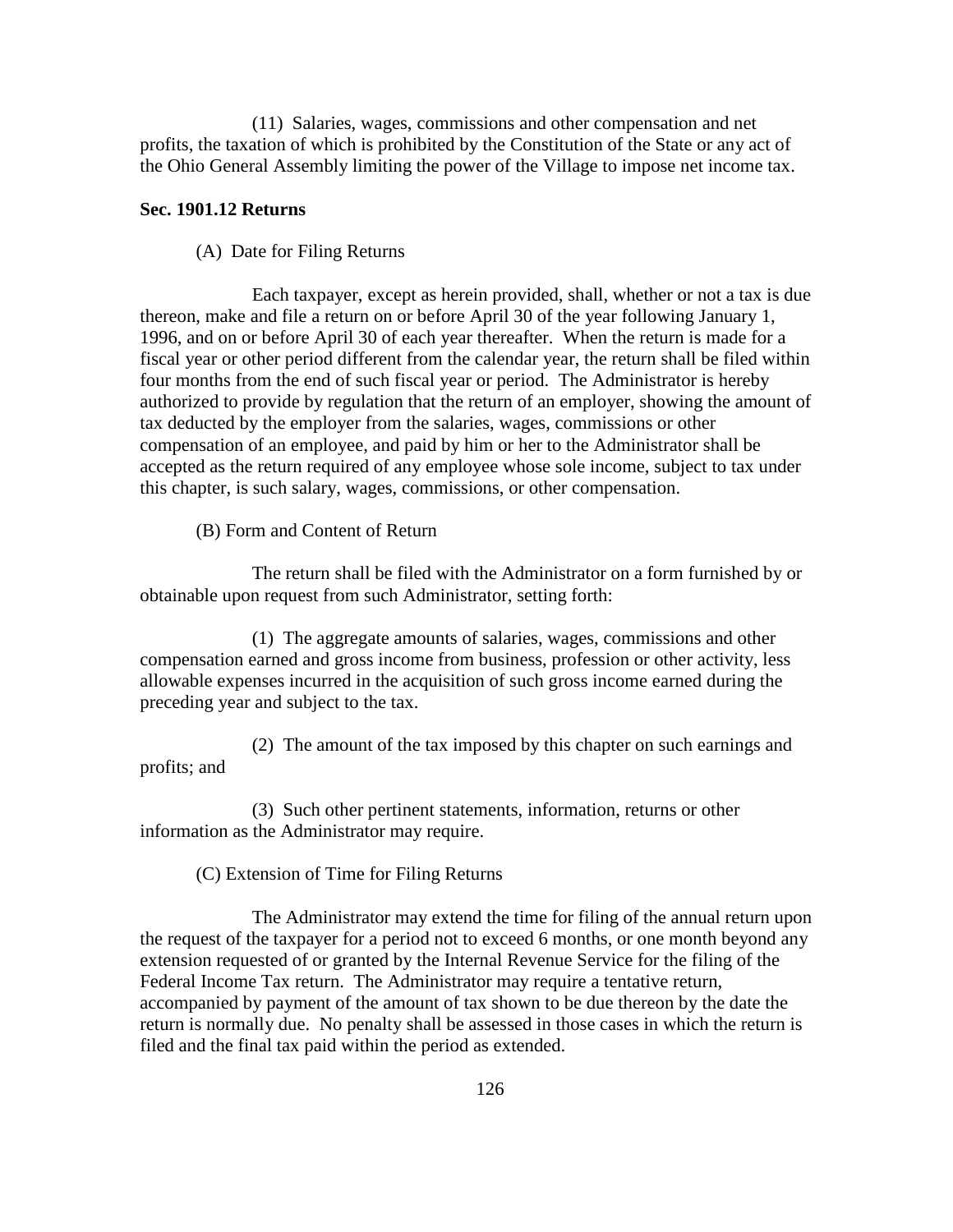#### (D) Consolidated Returns

 (1) Filing of consolidated returns may be permitted or required in accordance with rules and regulations prescribed by the Administrator.

 (2) In the case of a corporation that carries on transactions with its stockholders or with other corporations with its stockholders or with other corporations related by stock ownership, interlocking directorates or some other method, or in case any person operates a division, branch, factory, office, laboratory or activity within the Village constitutes a portion only of its total business, the Administrator shall require such additional information as he or she may deem necessary to ascertain whether net profits are properly allocated to the Village. If the Administrator finds that net profits are not properly allocated to the village by reason of transactions with stockholders or with other corporations related by stock ownership, interlocking directorates or transactions with such division, branch, factory, office, laboratory or activity or by some other method, he or she shall make such allocation as he or she deems appropriate to produce a fair and proper allocation of net profits to the Village.

(E) Amended Returns

 (1) Where necessary an amended return must be filed in order to report additional income and pay any additional tax due, or claim a refund of tax overpaid, subject to the requirements, limitations, or both, contained in sections 1901-06(A) to 1901.08, 1901.16(A) and 1901.16(B). Such amended return shall be on a form obtainable on request from the Administrator. A taxpayer may not change the method of accounting or apportionment of the net profits after the due date for filing the original return.

 (2) Within three months from the final determination of any Federal Tax liability affecting the taxpayers Village tax liability, such taxpayer shall make and file an amended Village return showing income subject to the Village tax based upon such final determination for Federal Tax liability, and pay any additional tax shown due thereon or make claim for refund of any overpayment.

#### **Sec. 1901.13 Payment of Tax**

#### (A) Payment of Tax on Filing of Return

 (1) The taxpayer making a return shall, at the time of the filing thereof, pay to the Administrator the amount of taxes show as due thereon. However, where any portion of the tax so due has been deducted at the source pursuant to the provisions of section 1901.13(B), or where any portion of the tax has been paid by the taxpayer pursuant to the provisions of section 1901.13(C), or where an income tax has been paid to another municipality, credit for the amount so paid in accordance with section  $1901.16(A)$ , shall be deducted from the amount shown to be due and only the balance, if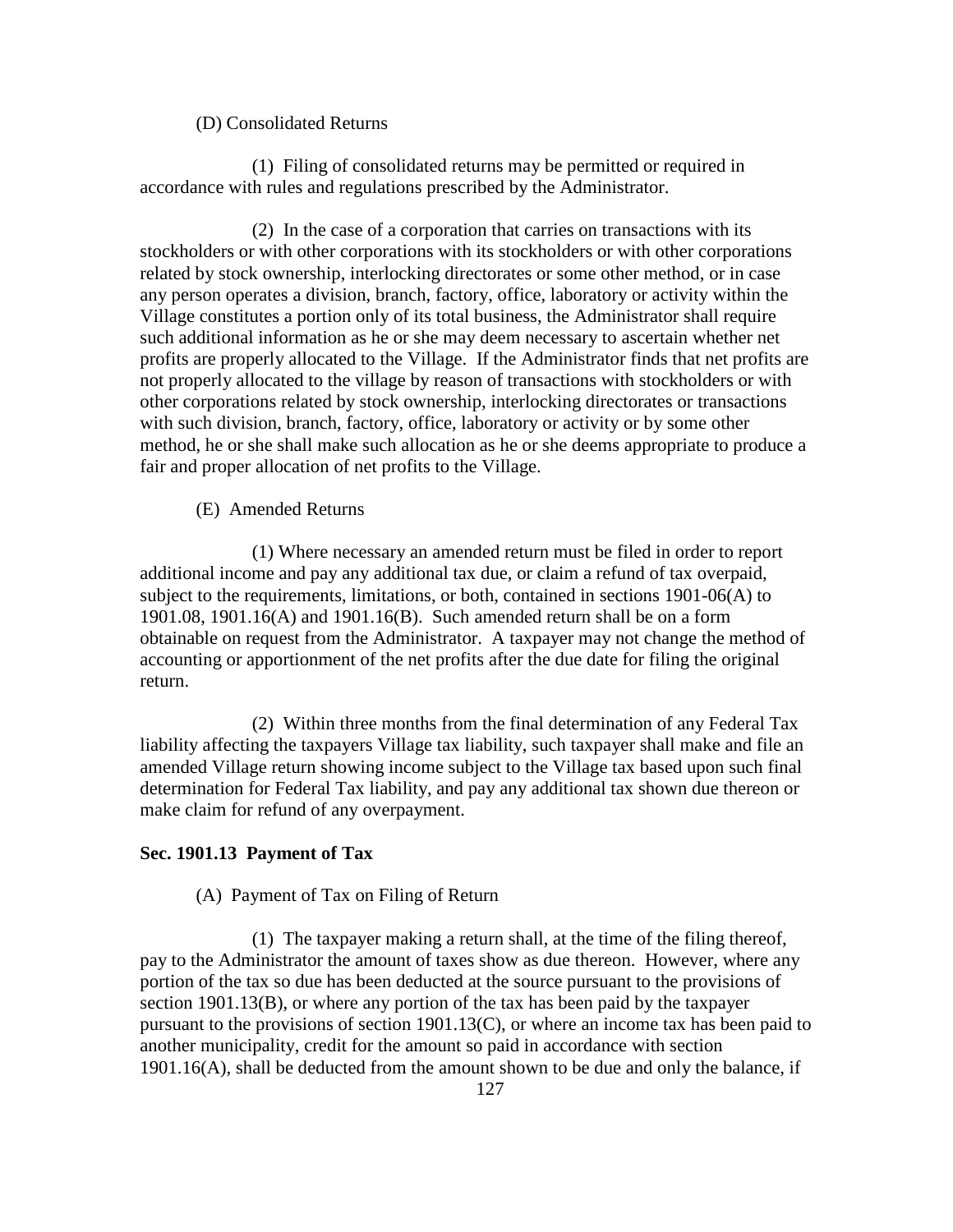any, shall be due and payable at the time of filing the return.

 (2) A taxpayer who has overpaid the amount of tax to which the Village is entitled under the provisions of this chapter may have such overpayment applied against any subsequent liability hereunder or, at his or her election indicated on the return, such overpayment, or part thereof, shall be refunded, provided that no additional taxes or refunds of less than \$1.00 shall be collected or refunded.

 (3) With the prior approval of the Administrator, and notwithstanding any other provision of this chapter, a taxpayer may make an annual payment of taxes in a lump sum if the tax does not exceed \$200.00 by the end of the fourth month after the tax year for which payments are made, without interest or penalty.

(B) Collection at Source

 (1) In accordance with rules and regulations prescribed by the Administrator, each employer within or doing business within the Village shall deduct at the time of the payment of such salary, wage, commission or other compensation, the amount of tax imposed by section 1901.03 on gross salaries, wages, commissions, or other compensation due by the employer to the employee and except as otherwise provided in section  $1901.13(B)(6)(A)$ , and  $1901.13(B)(6)(B)$  hereof shall, on or before the twentieth day of the month following the close of each calendar quarter make a return and pay to the Administrator the amount of taxes so deducted, subject to the provisions of subsections  $1901.13(B)(3)$  to  $1901.13(B)(5)$  hereof. Returns shall be on a form prescribed by or acceptable to the Administrator, and shall be subject to the rules and regulations prescribed therefore by the Administrator. Such employer shall be liable for the payment of the tax required to be deducted and withheld, whether or not such taxes had in fact been withheld.

 (2) Such employer in collecting the tax shall be deemed to hold the same, until payment is made by such employer to the Village as a trustee for the benefit of the Village and any such tax collected by such employer from their employees shall, until the same is paid to the Village, be deemed a trust fund in the hands of such employer.

 (3) Such employer who deducts the tax of \$100.00 or more per month shall pay to the Administrator before the twentieth of the following month the amount of taxes so deducted on a monthly basis beginning with the first month the employer exceeds \$100.00 in taxes withheld.

 (4) Payments shall be on a form furnished by or obtainable upon request from the Administrator.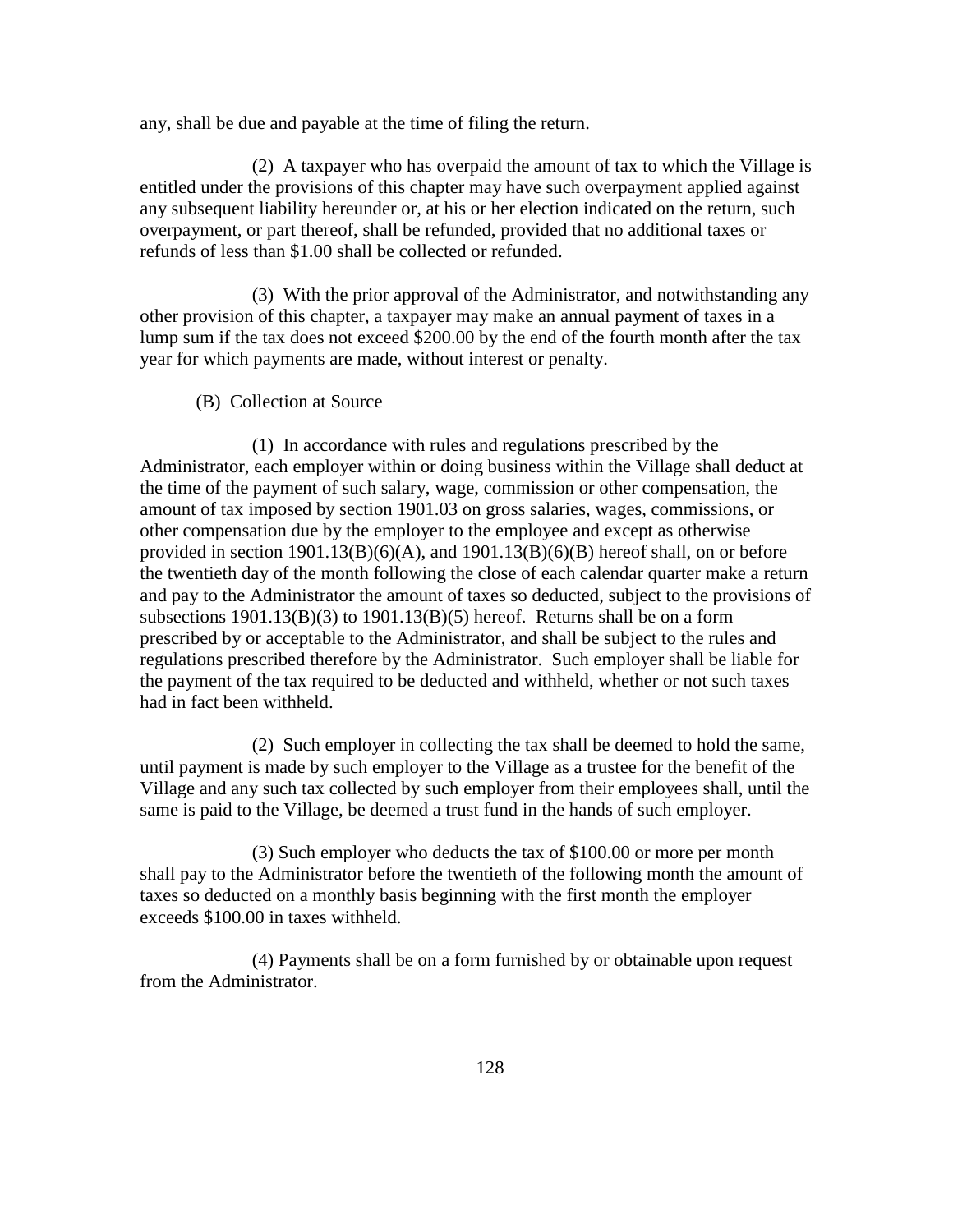(5) No person shall be required to withhold the tax on wages or other compensation paid domestic servants employed by him or her exclusively in or about such persons residence, even though such residence is in the Village. But such employee shall be subject to all of the requirements of this chapter.

 (6) (a) Any person who shall employ or contract for the services of any entertainer, entertainment act, sports event, promotional booth, special event, band, orchestra, rock group, theatrical performance, or

 (b) Any person who, acting as a promoter, booking agent or employer, engages the services of or arranges the appearance of any entertainer, entertainment act, sports event, band, orchestra, rock group, theatrical performance in the Village of Dunkirk, and who makes any payment arising from said appearance shall be deemed to be an employer and shall, for purposes of the collection of the income tax, be required to withhold, report and pay over to the Tax Administrator the tax at the rate provided in section 1901.03 hereof, on the gross amount so paid on completion of the engagement, said reports to be on forms provided by the Tax Administrator.

 (7) Any person, as defined in section 1901.02(O), who rent facilities to any entertainer, entertainment act, sport event, promotional booth, special event, band, orchestra, rock group, theatrical performance for use in performing services in the Village of Dunkirk, and who makes any payment arising from said use of facilities shall be deemed to be an employer and shall, for purposes of the collection of the income tax, be required to withhold, report and pay over to the Tax Administrator the tax at the rate provided in section 1901.03 hereof based on the gross amount so paid on completion of the engagement, said reports to be on forms provided by the Tax Administrator.

(C) Declaration of Income Not Collected at Source

 Every person who anticipates any taxable income which is not subject to section 1901.13(B), or who engages in any business, profession, enterprise or activity subject to the tax imposed by section 1901.03 shall file a declaration setting forth such estimated income or the estimated profit or loss from such business activity together with the estimated tax due thereon, if any. However, if a persons income is wholly from wages from which the tax will be withheld and remitted to the Village in accordance with section 1901.13(B), such person need not file a declaration.

(D) Filing of Declaration

 (1) The declaration required by section 1901.13(C) shall be filed on or before April 30 of each year during the effective period set forth in section 1901.05 or within four months of the date the taxpayer becomes subject to tax for the first time.

 (2) Those taxpayers reporting on a fiscal year basis shall file a declaration within four months after the beginning of each fiscal year or period.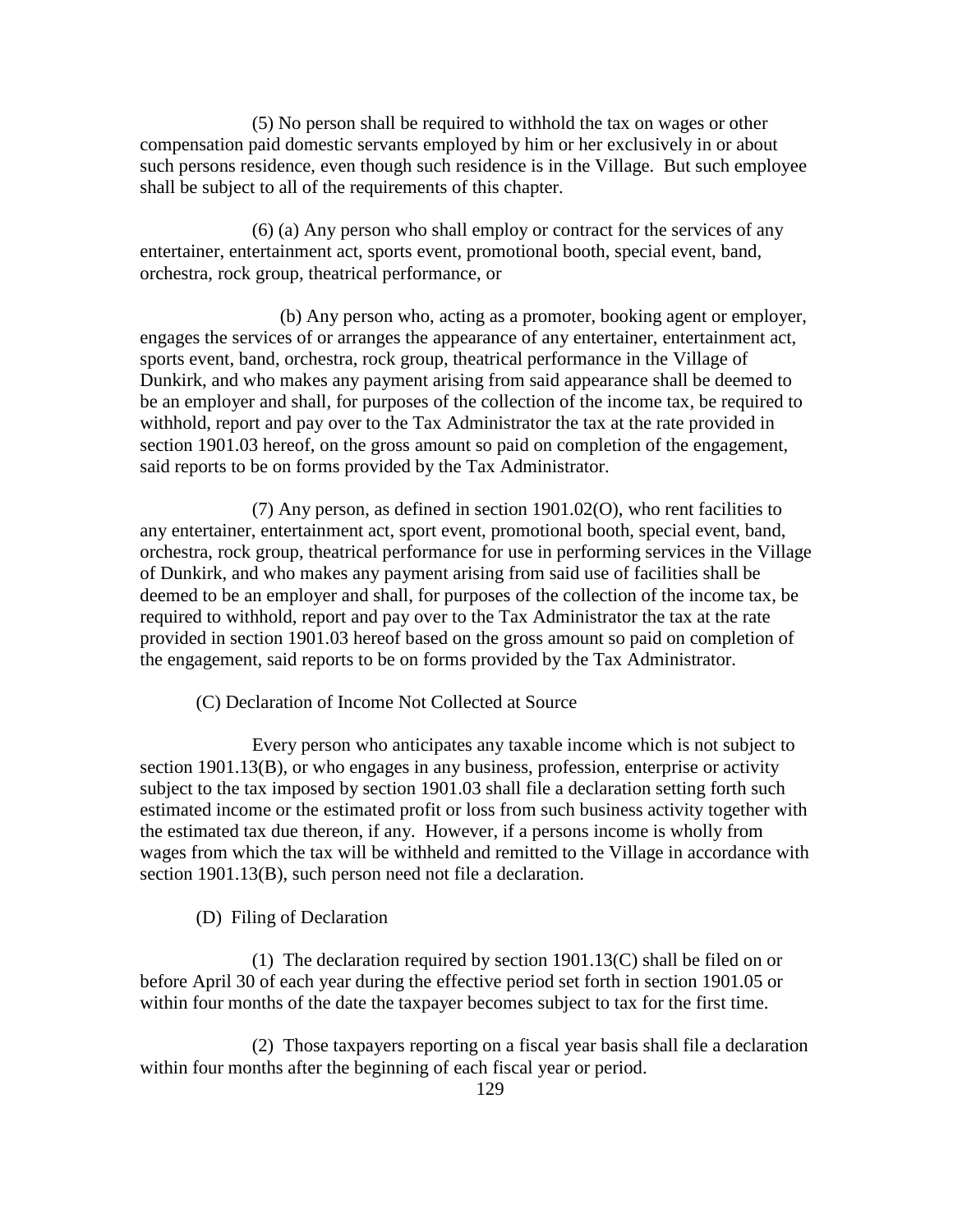(3) Every person engaged in any transient business, profession, enterprise or activity subject to the tax imposed by section 1901.03 of this chapter may be required to immediately file an estimate and pay the estimated tax due thereon prior to an issuance of any permits or licenses or the execution of any rental agreement of the use of municipally-owned property of the Village of Dunkirk for the event giving rise to income tax liability.

## (E) Form of Declaration

 (1) The declaration required by section 1901.13(C) shall be filed upon a form furnished by or obtainable from the Administrator. However, credit shall be taken for Village tax to be withheld from any portion of such income. In accordance with the provisions of section 1901.16, credit with may be taken for tax to be paid to or to be withheld and remitted to another taxiing municipality.

 (2) The original declaration, or any subsequent amendment thereof, may be increased or decreased on or before any subsequent quarterly payment date as provided for herein.

(F) Payment to Accompany Declaration

 Such declaration of estimated tax to be paid to the Village shall be accompanied by a payment of at least one-fourth of the estimated annual tax. At least a similar amount shall be paid on or before the last day of the sixth (and) ninth month after the beginning of the taxable year. However, in case an amended declaration has been filed, the unpaid balance shown due thereon shall be paid in equal installments on or before the remaining payment dates.

# (G) Annual Return

 On or before the last day of the fourth month of the year following that for which such declaration or amended declaration was filed, an annual return shall be filed, and any balance which may be due the Village shall be paid therewith in accordance with the provisions of section 1901.13(A).

# **Sec. 1901.14 Interest and Penalties**

(A) Interest on Unpaid Tax

 All taxes imposed and all monies withheld or required to be withheld by employers under the provision of this chapter and remaining unpaid after they become due shall bear interest at rate of one and one-half percent per month or fraction thereof.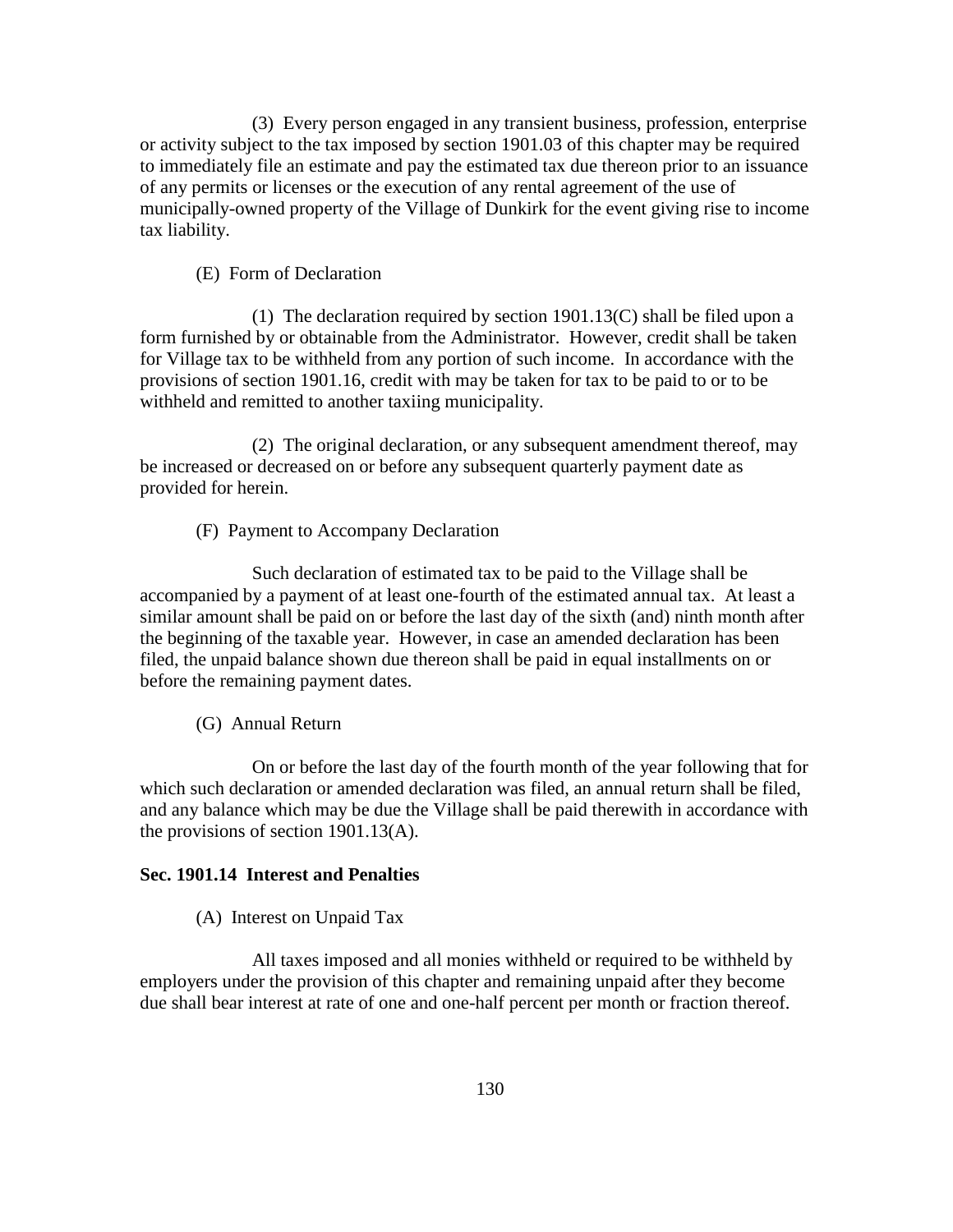(B) Penalties Unpaid Tax

 In addition to interest as provided in section 1901.14, penalties based on the unpaid tax are hereby imposed as follows:

 (1) For failure to pay taxes due other than taxes withheld: one and onehalf percent per month or fraction thereof;

(2) For failure to file an annual return: a minimum of \$25.00; and

 (3) For failure to pay taxes withheld from employees: ten percent per month or fraction thereof.

(C) Exceptions to Penalties

 A penalty shall not be assessed on an additional tax assessment made by the Administrator when a return has been filed in good faith and the tax paid thereon within the time prescribed by the Administrator; and provided further, that in the absence of fraud, neither penalty nor interest shall be assessed on any additional tax assessment resulting from a Federal audit, providing an amended return is filed and the additional tax is paid within three months after a final determination of the Federal tax liability.

(D) Abatement of Interest and Penalty

 Upon recommendation of the Administrator, the Board of Review may abate penalty or interest or both or upon an appeal from the refusal of the Administrator to recommend abatement of penalty and interest, the Board may nevertheless abate penalty or interest, or both for good cause shown.

(E) Violations

No person shall:

 (1) Fail, neglect or refuse to make any return or declaration required by this chapter;

(2) Make any incomplete, false, or fraudulent return;

 (3) Fail, neglect or refuse to pay the tax, penalties, or interest imposed by this chapter;

 (4) Fail, neglect or refuse to withhold the tax from his or her employees or remit such withholding to the Administrator;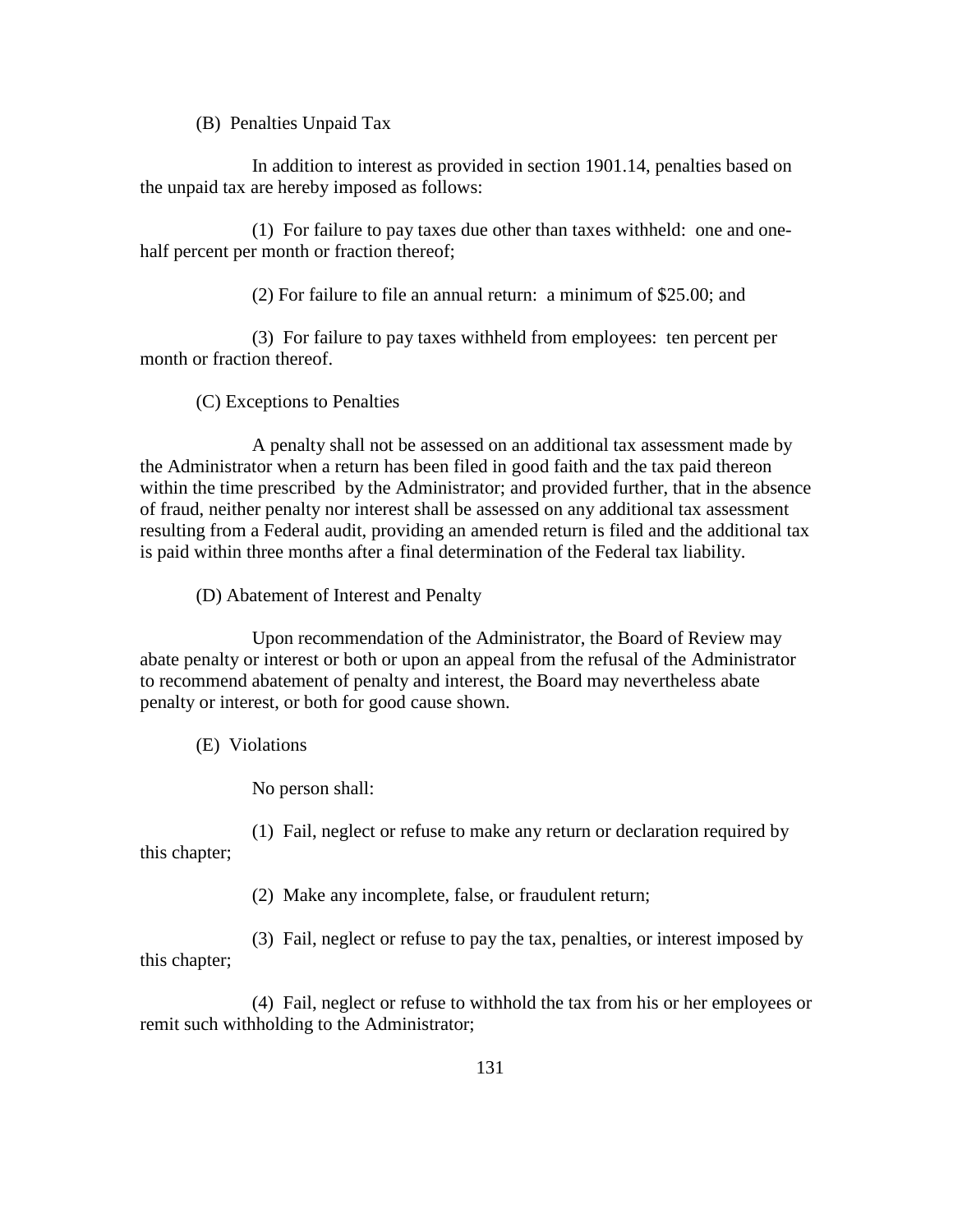(5) Refuse to permit the Administrator or any duly authorized agent or employee to examine his or her books, records, papers and Federal income tax returns relating to the income or net profits of a taxpayer;

 (6) Fail to appear before the Administrator and to produce his or her books, records, papers or Federal income tax returns relating to the income or net profits of a taxpayer upon order or subpoena of the Administrator;

 (7) Refuse to disclose to the Administrator any information with respect to the income or net profits of a taxpayer;

 (8) Fail to comply with the provisions of this chapter or any order or subpoena of the Administrator authorized hereby;

 (9) Give to an employer false information as to his or her true name, correct social security number and residence address, or fail to promptly notify an employer of any change in residence address and date thereof;

 (10) Fail to use ordinary diligence in maintaining proper records of employees residence addresses, total wages paid and Village tax withheld, or to knowingly give the Administrator false information; or

 (11) Attempt to do anything whatever to avoid the payment of the whole or any part of the tax, penalties or interest imposed by this chapter.

(F) Limitation of Prosecution

 All prosecutions under this section must be commenced within three years from the time of the offense complained of except in the case of failure to file a return, or in the case of filing a false or fraudulent return, in which event the limitation of time within which prosecution must be commenced shall be 6 years from the date the return was due or the date the false or fraudulent return was filed.

(G) Failure to Procure Tax Forms

 The failure of any employer or person to receive or procure a return, declaration or other required form shall not excuse him from making any information return, return or declaration, from filing such form or from paying the tax.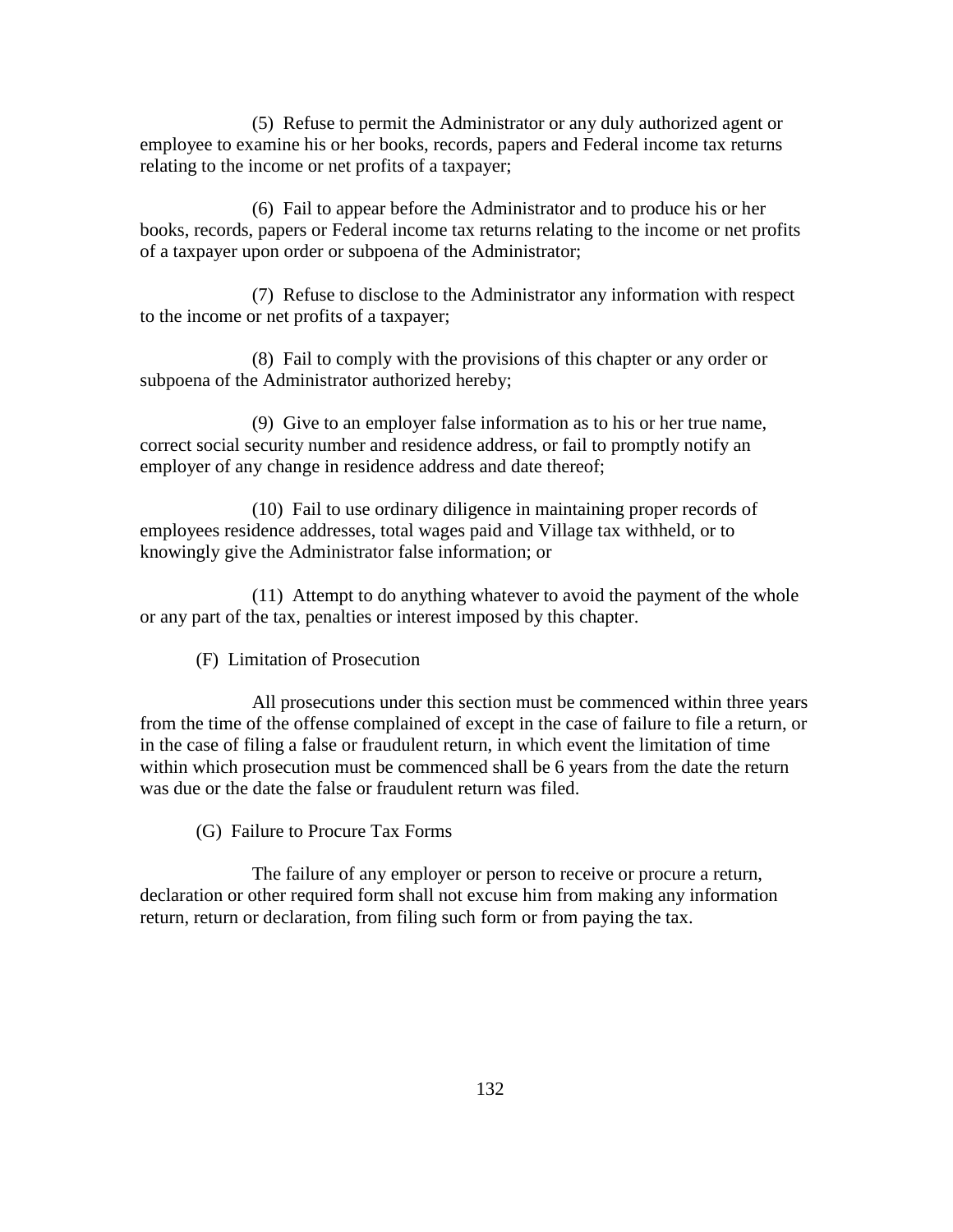## **Sec. 1901.15 Unpaid Taxes and Refunds**

(A) Unpaid Taxes Recoverable as Other Debts

 All taxes imposed by this chapter shall be collectible, together with any interest and penalties thereon, by suit, as other debts of like amount are recoverable. Except in the case of fraud, omission of a substantial portion of income subject to this tax, or of failure to file a return, an additional assessment shall not be made after three years from the time the return was due or filed, whichever is later. However, in those cases in which a Commissioner of Internal Revenue and the taxpayer have executed a waiver of the Federal statue of limitation, the period within which an additional assessment may be made by the Administrator shall be one year from the time of the final determination of the Federal tax liability.

(B) Refund of Taxes Erroneously Paid

 Taxes erroneously paid shall not be refunded unless a claim for refund is made within three years from the date which such payment was made or the return was due, or within three months after the final determination of the Federal tax liability, whichever is later.

(C) Amounts of Less than One Dollar

Amounts of less than \$1,00 shall not be collected or refunded.

# **Sec. 1901.16 Tax Credit**

(A) Dunkirk residents Subject to Income Tax in Other Municipality

 (1) When a resident of Dunkirk is subject to a municipal income tax in another municipality on the same income taxable under this chapter, such Dunkirk resident may claim a credit of the amount of income tax paid to the other municipality, but not in excess of the tax assessed by this chapter.

 (2) In the event a Dunkirk resident is entitled to credit for taxes paid another municipality, such Dunkirk resident is required to file a return on a form in such a manner as the Administrator designated by the Village may prescribe.

 (3) In the event such Dunkirk resident fails, neglects or refuses to file such return or form as is prescribed by the Administrator, he or she shall not be entitled to such credit and shall be considered in violation of this chapter for failure to file a return and make payment of taxes due hereunder.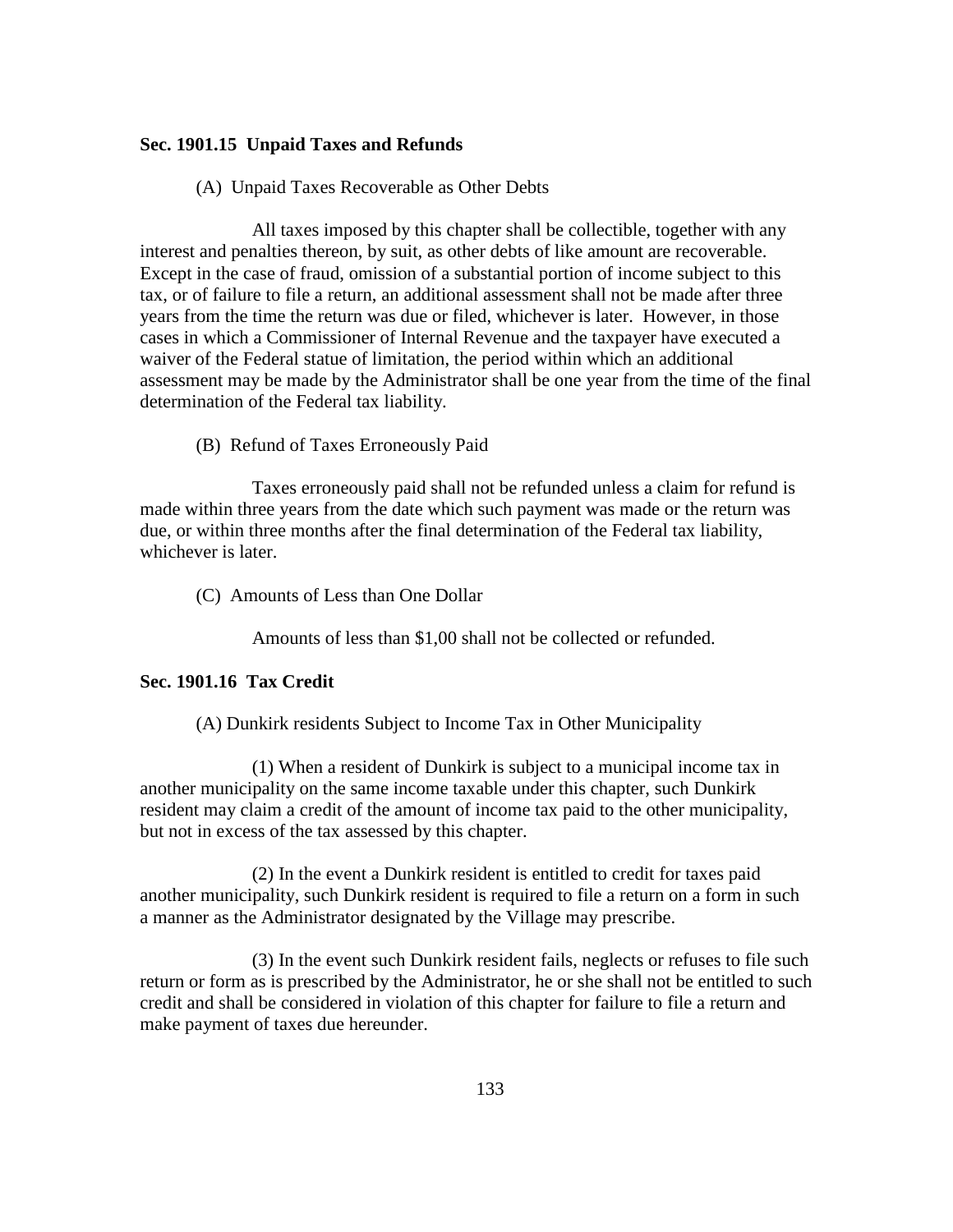(B) Claim for Credit

 Any claim for credit for income taxes paid another municipality on the same income taxable hereunder, must be filed within three years from the due date of the return. Failure to file such claim for refund or credit within the time prescribed herein shall render such credit, claim for refund, or assignment null and void.

# **Sec. 1901.17 Allocation of Funds**

All funds collected under this chapter shall be deposited in the General Fund.

## **Sec. 1901.18 Duties and Authority of Administrator**

(A) Receipt and Records of Tax

 The Administrator shall receive the tax imposed by this chapter in the manner prescribed herein from the taxpayers, keep an accurate record thereof, and report all moneys so received.

(B) Enforcement of Collection

The Administrator shall enforce payment of all taxes owing to the Village, keep accurate records for a minimum of five years showing the amount due from each taxpayer required to file a declaration and make any return, or both, including taxes withheld and show the date and amounts of payments thereof.

(C) Authority to Make and Enforce Regulations

 The Administrator is hereby charged with the enforcement of the provisions of this chapter and may, subject to the approval of the Board of Review, to adopt and promulgate and to enforce rules and regulations in relation to any matter or thing pertaining to the collection of taxes and the administration and enforcement of the provisions of this chapter, including provisions for the re-examination and correction of returns.

(D) Authority to Arrange Installment Payments

 (1) The Administrator is authorized to arrange for the payment of unpaid taxes, interest and penalties on a schedule of installment payments, when the taxpayer has proved to the Administrator that, due to certain hardship conditions, he or she is unable to pay the full amount of the tax due. Such authorization shall not be granted until proper returns are filed by the taxpayer for all amounts owed by him under this chapter.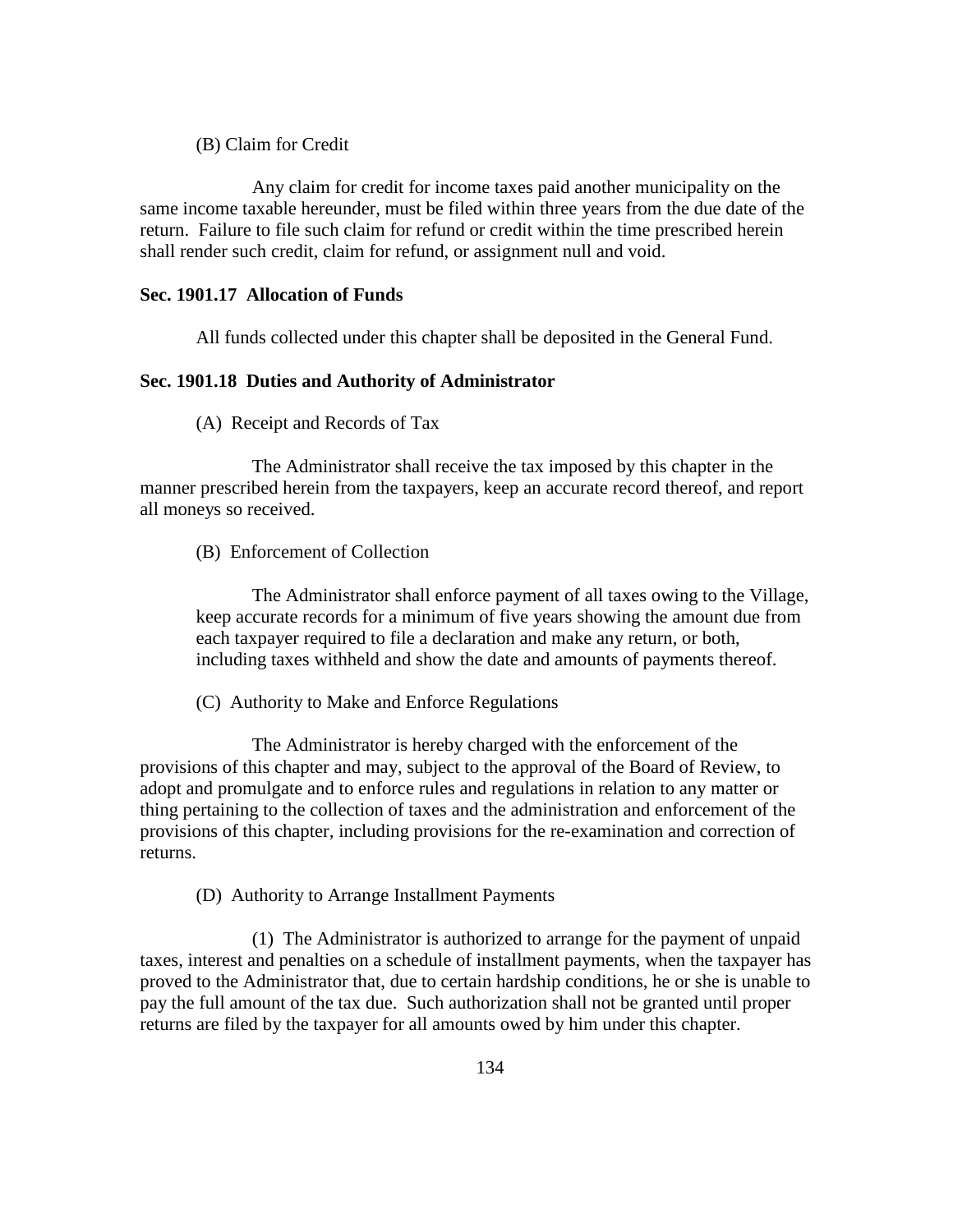(2) Failure to make any deferred payment when due, shall cause the total unpaid amount, including penalty and interest, to become payable on demand, and the provisions of sections 1901-15(A) and 1901.14(E) shall apply.

## (E) Authority to Determine Amount of Tax Due

 In any case where a taxpayer has failed to file a return or has filed a return or has filed a return which does not show the proper amount of tax due, the Administrator may determine the amount of tax appearing to be due the Village from the taxpayer and shall send to such taxpayer a written statement showing the amount of tax so determined, together with interest and penalties thereon, if any.

## (F) Investigations

 The Administrator, or any authorized employee, is hereby authorized to examine the books, papers, records and Federal income tax returns of any employer or of any taxpayer or person subject to, or whom the Administrator believes is subject to the provisions of this chapter, for the purpose of verifying the accuracy of any return made, or, if no return was made, to ascertain the tax due under this chapter. Every such employer, supposed employer, taxpayer or supposed taxpayer is hereby directed and required to furnish upon written request by the Administrator, or his or her duly authorized agent or employee, the means, facilities and opportunity for making such examinations and investigations as are hereby authorized.

(G) Authority to Compel Production of Records

 The Administrator may order any person presumed to have knowledge of the facts to appear before him and may examine such person, under oath, concerning any income which was or should have been returned for taxation or any transaction tending to affect such income, and for this purpose may compel the production of books, papers, records and Federal income tax returns and the attendance of all persons before him or her, whether as parties or witnesses, whenever he or she believes such persons have knowledge of such income or information pertinent to such inquiry.

#### (H) Refusal to Produce Records

 The refusal to produce books, papers, records and Federal income tax returns, or the refusal to submit to such examination by any employer or persons subject or presumed to be subject to the tax or by any officer, agent or employee of a person subject to the tax or required to withhold tax or the failure of any person to comply with the provisions of this chapter or with an order or subpoena of the Administrator authorized hereby shall be deemed a violation of this chapter.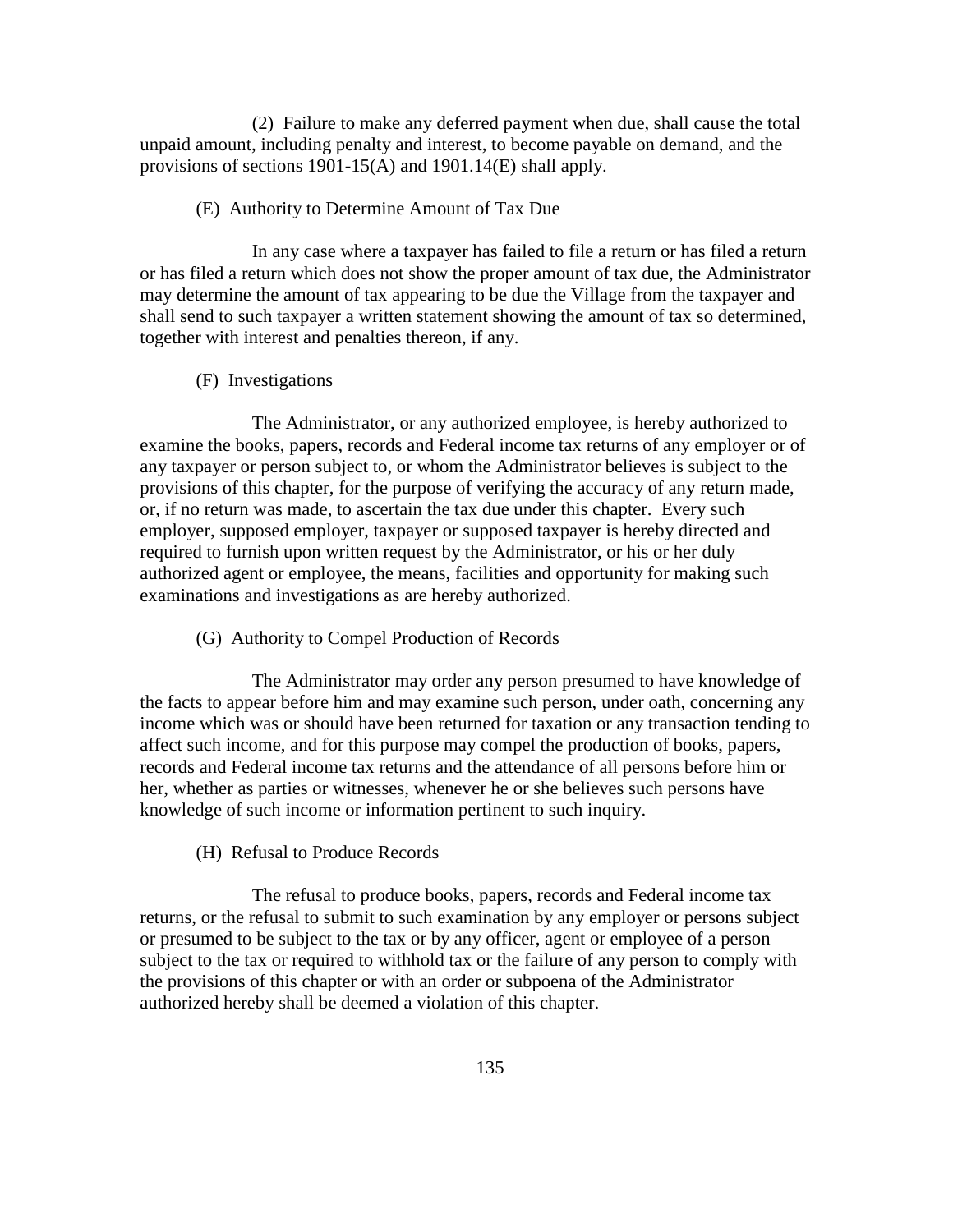(I) Confidential Nature of Information; Disclosure of Returns and Return Information

 Any information gained as the result of any returns, investigations, hearings or verifications required or authorized by this chapter shall be confidential, except for official purposes, or except in accordance with a proper judicial order. No person shall divulge such information.

(J) Taxpayer Required to Retain Records

 Every taxpayer shall retain all records necessary to compute his or her tax liability for a period of five years from the date his or her return is filed or the withholding taxes are paid.

## **Sec. 1901.19 Authority to Contract for Central Collection of Tax**

The Mayor of the Village of Dunkirk may enter into an agreement with the Central Collection Agency for the central collection of the Municipal Income Tax for the Village of Dunkirk.

#### **Sec. 1901.20 Board of Review**

(A) Board of Review Established

 A Board of Review, consisting of the Mayor, the Chairman of the Finance Committee, the Solicitor for the Village Dunkirk, and one member of Council to be elected by that body, is hereby created. The Board shall select, each year for a 1-year term, one of its members to serve as Chairman and one to serve as Secretary. A majority of the members of the Board shall constitute a quorum. The Board shall adopt its own procedural rules and shall keep a record of its transactions. Any hearing by the Board may be conducted privately and the provisions of section 1901.18(H) with reference to the confidential character of information required to be disclosed by this chapter shall apply to such matters as may be heard before the Board on appeal.

(B) Board to Approve Regulations and Hear Appeals

 All rules and regulations and amendments or charges thereto, which are adopted by the Administrator under the authority conferred by this chapter, must be approved by the Board of Review before the same become effective. The board shall hear and pass on appeals from any ruling or decision of the Administrator, and at the request of the taxpayer or Administrator, is empowered to substitute alternate methods of allocation.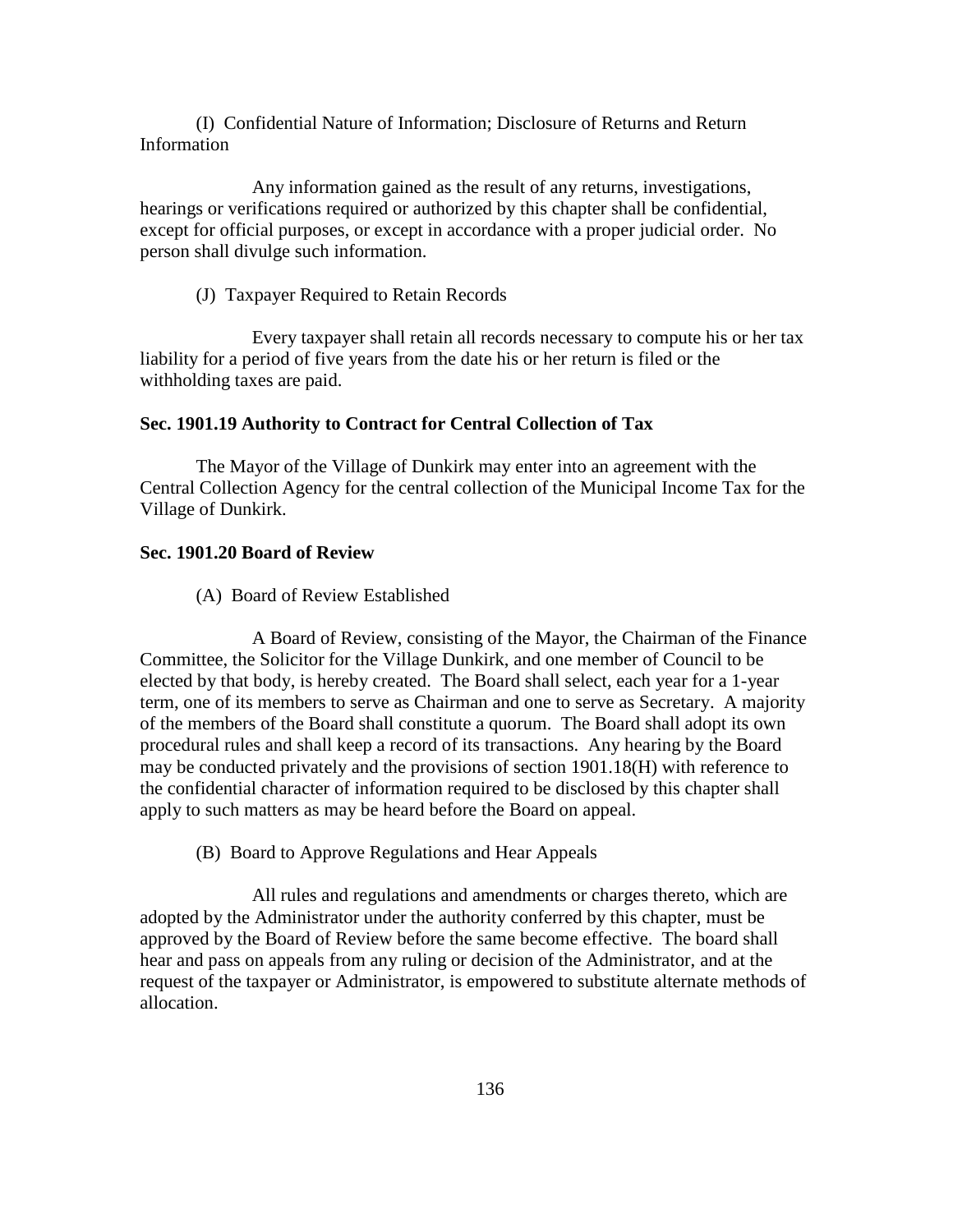(C) Right of Appeal

 Any person dissatisfied with any ruling or decision of the Administrator which is made under the authority conferred by this chapter may appeal there from to the Board of Review within thirty days from the announcement of such ruling or decision by the Administrator. The Board shall, on hearing, have jurisdiction to affirm, reverse or modify any such ruling or decision, or any part thereof.

## **Sec. 1901.21 Intent and Tax Continuation**

(A) Declaration of Legislative Intent

 In any sentence, clause, section or part of this chapter, or any tax against any individual or any of the several groups specified herein, is found to be unconstitutional, illegal or invalid, such unconstitutionality, illegality, or invalidity shall affect only such clause, sentence, section or part of this chapter and shall not affect or impair any of the remaining provisions, sentences, clauses, sections or other parts. It is hereby declared to be the intention of Council that this chapter would have been adopted had such unconstitutional, illegal or invalid sentence, clause, section or part thereof not been included herein.

(B) Collection of Tax after Termination of Chapter.

 (1) This chapter shall continue effective insofar as the levy of taxes is concerned until repealed, and insofar as the collection of taxes levied hereunder and actions and proceedings for collecting and tax so levied or enforcing any provisions of this chapter are concerned, it shall continue effective until all of the taxes levied in the aforesaid period are fully paid and any and all suits and prosecutions for the collection of taxes or for the punishment of violations of this chapter have been fully terminated, subject to the limitations contained in sections 1901.15(A) to 1901.15(C) and 1901.14(E) to 1901.14(G).

 (2) Annual returns due for all or any part of the last effective year of this chapter shall be due on the date provided in sections 1901.12(A) and 1901.13(B), as though the same were continuing.

## **Sec.1901.99 Penalty**

(A) Penalty

 (1) Whoever violates sections 1901.14(E) or 1901.18(H) shall be fined not more than \$500.00 or imprisoned not more than six months, or both.